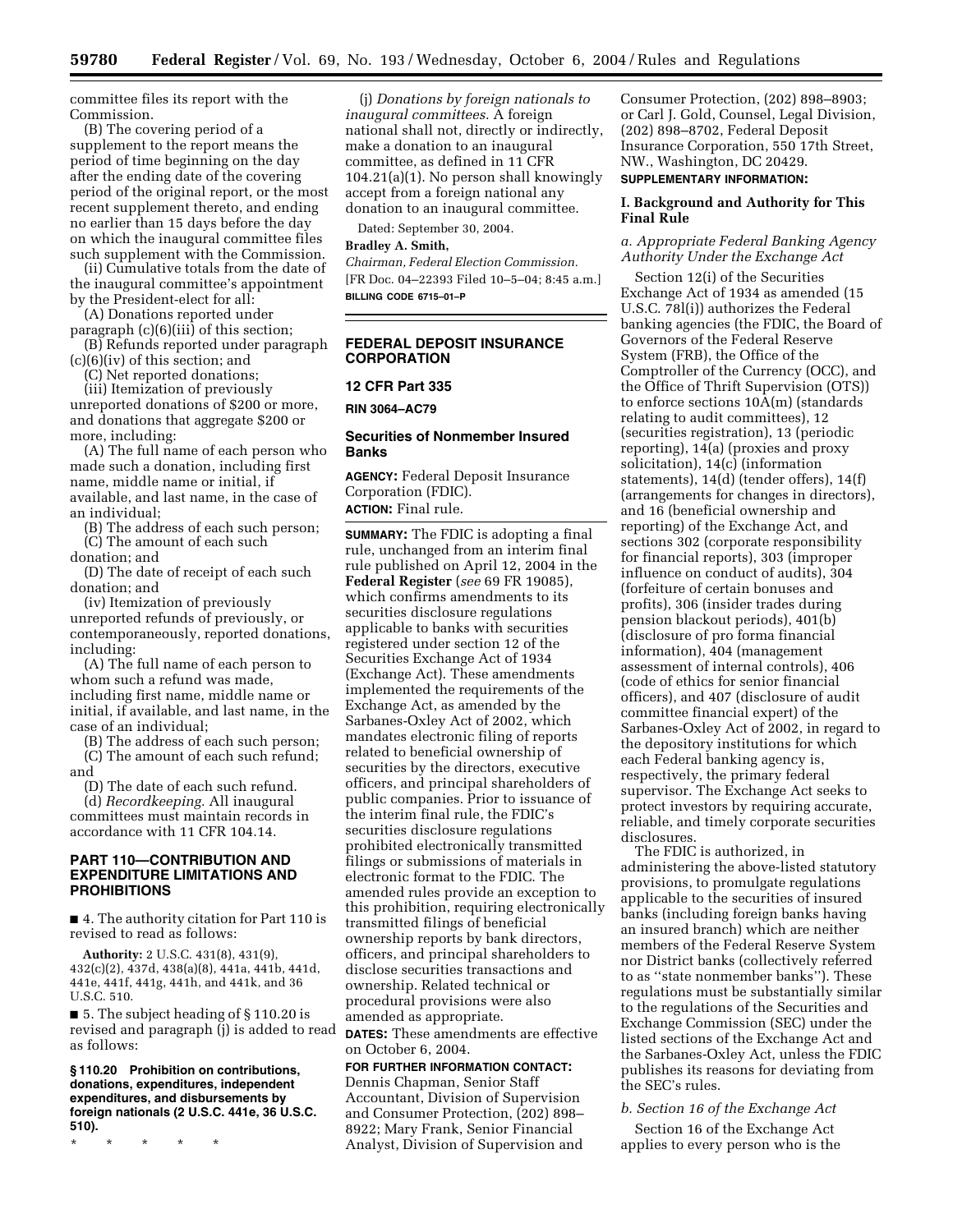beneficial owner of more than 10 percent of a class of equity securities registered under section 12 of the Exchange Act and to each officer and director of the issuer of the security (collectively, ''reporting persons,'' ''insiders,'' or ''filers''). Upon becoming a reporting person, or upon the section 12 registration of that class of securities, section 16(a) requires a reporting person to file an initial report with the SEC (or in the case of an insured depository institution, its appropriate Federal banking agency) disclosing the amount of his or her beneficial ownership of all equity securities of the issuer. To keep this information current, section 16(a) also requires reporting persons to report changes in their beneficial ownership. Prior to the Sarbanes-Oxley Act, insiders of state nonmember banks with a class of equity securities registered under section 12 of the Exchange Act filed these beneficial ownership reports on paper. In the case of insiders connected to state nonmember banks, reports were filed using FDIC Forms F– 7, F–8, and F–8A.

## *c. Sarbanes-Oxley Act Amendments to Section 16*

As amended by section 403 of the Sarbanes-Oxley Act of 2002, Public Law 107–204 (July 30, 2002), section 16(a) of the Exchange Act (15 U.S.C. 78p(a)) requires electronic submission of certain beneficial ownership reports submitted on or after July 30, 2003. The SEC or, respectively, the appropriate Federal banking agency, is required to make those filings available to the public on the Internet. Institutions with Web sites are required to post their insiders' change in beneficial ownership reports on their Internet Web sites. In addition, section 16, as amended by Sarbanes-Oxley, requires filing of beneficial ownership reports before the end of the second business day following the day on which the subject transaction was executed (effective for transactions on or after August 29, 2002).

## **II. Development and Initiation of Electronic Filing System for Beneficial Ownership Reports**

On August 27, 2002, the SEC adopted rule amendments to implement the accelerated filing deadline for beneficial ownership reports [see SEC Release No. 34–46421 (Sept. 3, 2002) [67 FR 56462]]. These amendments have, since their adoption, been applicable to insiders of state nonmember banks in accordance with section 335.601 of the FDIC rules. Previously, beneficial ownership reports filed by insiders of state nonmember banks were filed with the FDIC within 10 days from the end of the month of

the transaction. On May 7, 2003, the SEC issued a final rule implementing the electronic submission requirements for beneficial ownership reports as required by section 16 of the Exchange Act as amended [SEC Release No. 34– 47809 (May 13, 2003) [68 FR 25788]]. On July 30, 2003, the FDIC, FRB, and OCC established an interagency electronic filing system for these beneficial ownership reports, hosted on the FDIC's web site. See FIL–60–2003, Federal Banking Agencies Announce New Interagency Electronic Filing System for Beneficial Ownership Reports (July 28, 2003) [*http:// [www.fdic.gov/news/news/financial/](http://www.fdic.gov/news/news/financial/2003/fil0360.html) 2003/fil0360.html*]. The OTS joined this filing system on October 27, 2003. See OTS 03–36, Office of Thrift Supervision Joins the FDIC's Interagency Electronic Filing System for Beneficial Ownership Reports (October 30, 2003) [*http:// [www.ots.treas.gov/docs/7/77336.htm](http://www.ots.treas.gov/docs/7/77336.html)l*]. The filing of beneficial ownership reports using the electronic interagency filing system was authorized for insiders of state nonmember banks beginning July 30, 2003, to provide an initial period to test the efficacy of the system.

#### **III. Interim Final Rule and Request for Comments**

On April 12, 2004, the FDIC published in the **Federal Register** (69 FR 19085) an interim final rule which, consistent with Sarbanes-Oxley, provided an exception to a prohibition in part 335 of the FDIC's rules on electronic filing of required reports. Effective June 11, 2004, the rule required the electronic transmission of beneficial ownership reports by bank directors, officers, and principal shareholders to disclose securities transactions and ownership. The interim final rule also made certain technical or procedural amendments to part 335. The FDIC invited comment on the interim final rule, with comments due by June 11, 2004. The FDIC specifically invited comment on whether the FDIC's rules should include a provision like one in the SEC's rules for its EDGAR system that protects an electronic filer from the liability and anti-fraud provisions of the federal securities laws with respect to an error or omission in an electronic filing resulting solely from electronic transmission errors beyond the control of the filer, where the filer corrects the error or omission by the filing of an amendment in electronic format as soon as reasonably practicable after the electronic filer becomes aware of the error or omission.

One comment was filed on the interim final rule. The commenter, a

trade association for insured depository institutions, stated that persons filing beneficial ownership reports electronically with the FDIC should be protected from liability to the same extent as filers with the SEC. However, the commenter believed it is unclear whether the FDIC's authority under Section 12(i) of the Exchange Act is sufficient to incorporate the protection provided by the SEC. Therefore, the commenter argued, the FDIC should include in its regulations specific language to this effect.

## **IV. Final Rule**

### *a. Effect of Sarbanes-Oxley Act*

The FDIC's securities disclosure regulations, which contain registration and reporting requirements applicable to state nonmember banks with securities registered under section 12 of the Exchange Act (registered banks), are contained in 12 CFR part 335. Before the effective date of section 403 of the Sarbanes-Oxley Act, part 335 of the FDIC rules prohibited any electronically transmitted filings or submissions of materials in electronic format to the FDIC. In regard to the filing of beneficial ownership reports, that prohibition was superseded by section 403 of the Sarbanes-Oxley Act of 2002, which amended section 16 of the Exchange Act.

#### *b. Electronic Filing Requirements*

As amended, 12 CFR part 335 makes clear that, except in limited circumstances described below, beneficial ownership reports by state nonmember bank insiders are to be filed electronically with the FDIC, consistent with timeframes provided in section 16 of the Exchange Act and SEC regulations. Mandated electronic filing benefits members of the investing public and the financial community by making information contained in the filings available to them immediately after receipt by the FDIC. Electronically filed information concerning insiders' transactions in registered bank equity securities will be publicly accessible substantially sooner and more readily than before. The electronic format of the filed information facilitates research and data analysis by investors and the public. The accelerated filing requirements of section 16(a) of the Exchange Act that took effect on August 29, 2002, also make electronic filing of beneficial ownership reports more useful to the public. Finally, the FDIC believes that investors want electronic access to these forms, that reports of insiders' transactions in equity securities of registered banks provide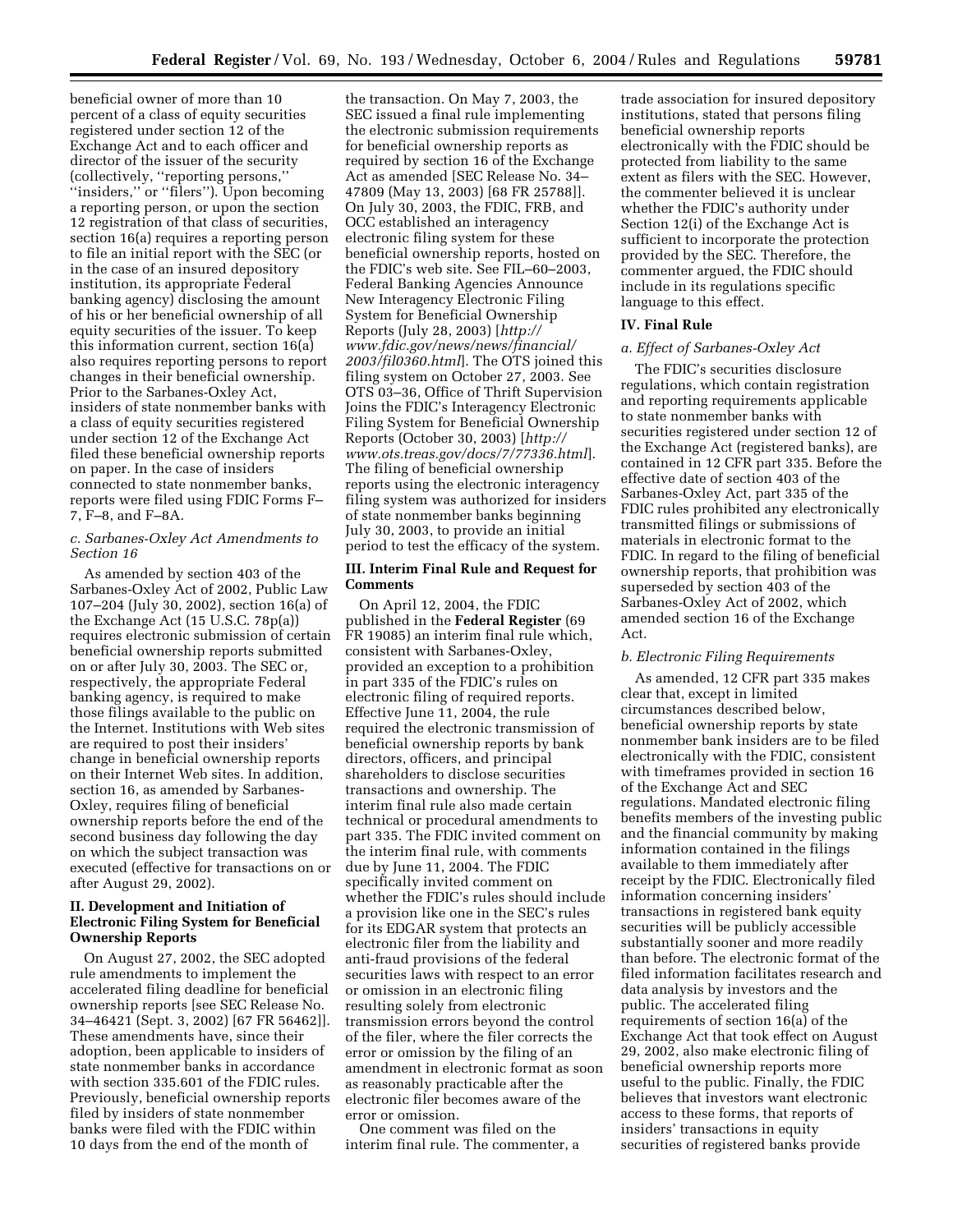useful information as to management's views of the bank's performance or prospects, and that more timely and transparent access to reports will be useful to investors.

As required by section 12(i) of the Exchange Act, the amended 12 CFR part 335 is substantially similar to the Exchange Act regulations of the SEC.1 Should a reason for deviating from SEC regulations become apparent in the future, the FDIC will consider amending its rules. The FDIC has adopted other technical provisions which address the forms on which beneficial ownership reports are filed. Also, to improve consistency with SEC requirements, the FDIC has revised the names of its existing beneficial ownership report Forms F–7, F–8 and F–8A. These Forms have been renamed as FDIC Forms 3, 4 and 5, respectively.

#### *c. Hardship Exemption*

As discussed, 12 CFR part 335 as amended requires all beneficial ownership reports to be electronically submitted on the FDIC's interagency Beneficial Ownership Filings system. If all or part of a filing cannot be made electronically without undue burden or expense, a reporting person may apply for a continuing hardship exemption under the new section 12 CFR 335.801(b)(6).

A filer may apply in writing for a continuing hardship exemption if all or part of a filing or group of filings otherwise to be filed in electronic format cannot be so filed without undue burden or expense. Such written application must be made at least ten business days prior to the required due date of the filing(s) or the proposed filing date, as appropriate, or within such shorter period as may be permitted by the FDIC. The written application for the exemption must include the following information:

(1) The reason(s) that the necessary hardware and software are not available without unreasonable burden and expense;

(2) The burden and expense involved to employ alternative means to make the electronic submission; and/or

(3) The reasons for not submitting electronically the document or group of documents, as well as justification for the requested time period for the exemption.

If the FDIC determines that the grant of the exemption is appropriate and consistent with the public interest and the protection of investors, it will so notify the applicant. Upon such notification the filer must submit the document for which the exemption is granted in paper format on the required due date specified in the applicable form, rule, or regulation, or the proposed filing date, as appropriate. Additional provisions applicable to the continuing hardship exemption and detailed procedures for seeking the exemption are set forth in the text of the amended regulation.

### *d. Filing Date Adjustment*

Instead of pursuing a hardship exemption, an electronic filer may request a filing date adjustment under this rule where the filer attempts in good faith to file a document with the FDIC in a timely manner but the filing is delayed due to technical difficulties beyond the filer's control. In those instances, the filer may request an adjustment of the document's filing date. The FDIC may grant the request if it appears that the adjustment is appropriate and consistent with the public interest and the protection of investors.

## *e. Potential Liability in Case of Transmission Errors*

The SEC's rules governing electronic filings provide that an electronic filer ''shall not be subject to the liability and anti-fraud provisions of the federal securities laws with respect to an error or omission in an electronic filing resulting solely from electronic transmission errors beyond the control of the filer, where the filer corrects the error or omission by the filing of an amendment in electronic format as soon as reasonably practicable after the electronic filer becomes aware of the error or omission.'' 17 CFR 232.103. Although FDIC received a comment that it should include specific language to this effect in Part 335, after further consideration the FDIC does not believe such language is necessary. As stated in the preamble to the interim final rule, the FDIC believes that the SEC's regulation presents a reasonable approach to transmission errors and that it applies to electronic filings made with the FDIC as well. See 12 CFR 335.101(b). In circumstances where there has been a filing error or omission due solely to an electronic transmission error beyond the filer's control, the FDIC will not cite a violation of part 335 if the error or omission is corrected as soon as reasonably practicable.

#### **V. Regulatory Analysis and Procedure**

#### *a. Administrative Procedure Act (APA)*

As noted in publishing the interim final rule, under the Administrative Procedure Act, 5 U.S.C. 553(b), the FDIC found good cause to issue the interim final rule without first seeking public comment. Section 553(b) of the APA does not apply to rules of agency organization, procedure, or practice, or when the agency for good cause finds that notice and public comment on the rules being promulgated are impracticable or unnecessary. As discussed in the preamble to the interim final rule, the FDIC confirms its finding that this is a procedural rule, and that, in addition, there is good cause to issue the rule before providing an opportunity for public comment. Also, as discussed above and in the preamble to the interim final rule, the Sarbanes-Oxley Act mandates that certain beneficial ownership reports be filed electronically. Therefore, the current outright prohibition in 12 CFR part 335 on electronic filing is obsolete. Also, as noted, the SEC has made electronic filing mandatory and the Exchange Act requires that the FDIC issue regulations substantially similar to those of the SEC or publish its reasons for not doing so. Therefore, prior public comment on whether to continue to prohibit the electronic filing of these reports was impracticable and unnecessary. Nonetheless, the FDIC solicited public comment and has considered the comment that was filed.

Further, as authorized by section 553(d) of the APA, the FDIC finds that there is good cause for this final rule to take effect immediately upon publication in the **Federal Register**. The interim final rule became effective on June 11, 2004, and insured state nonmember banks have had approximately one year since the establishment of the FDIC's electronic filing system to gain experience in filing these reports electronically. No purpose would be served by delaying the rule's effective date.

## *b. Paperwork Reduction Act*

Reports of beneficial ownership are considered to be a collection of information under the Paperwork Reduction Act (44 U.S.C. 3501 *et seq.*) The FDIC has previously obtained Office of Management and Budget (OMB) approval of this collection of information under control number 3064–0030. OMB has reviewed and approved the collection as revised to take into account electronic filing. It is estimated that there will be 1,800

<sup>1</sup>The FDIC's rules, at 12 CFR 335.101(b), provide that part 335 generally incorporates the SEC's rules issued under Section 12, 13, 14, and 16 of the Exchange Act.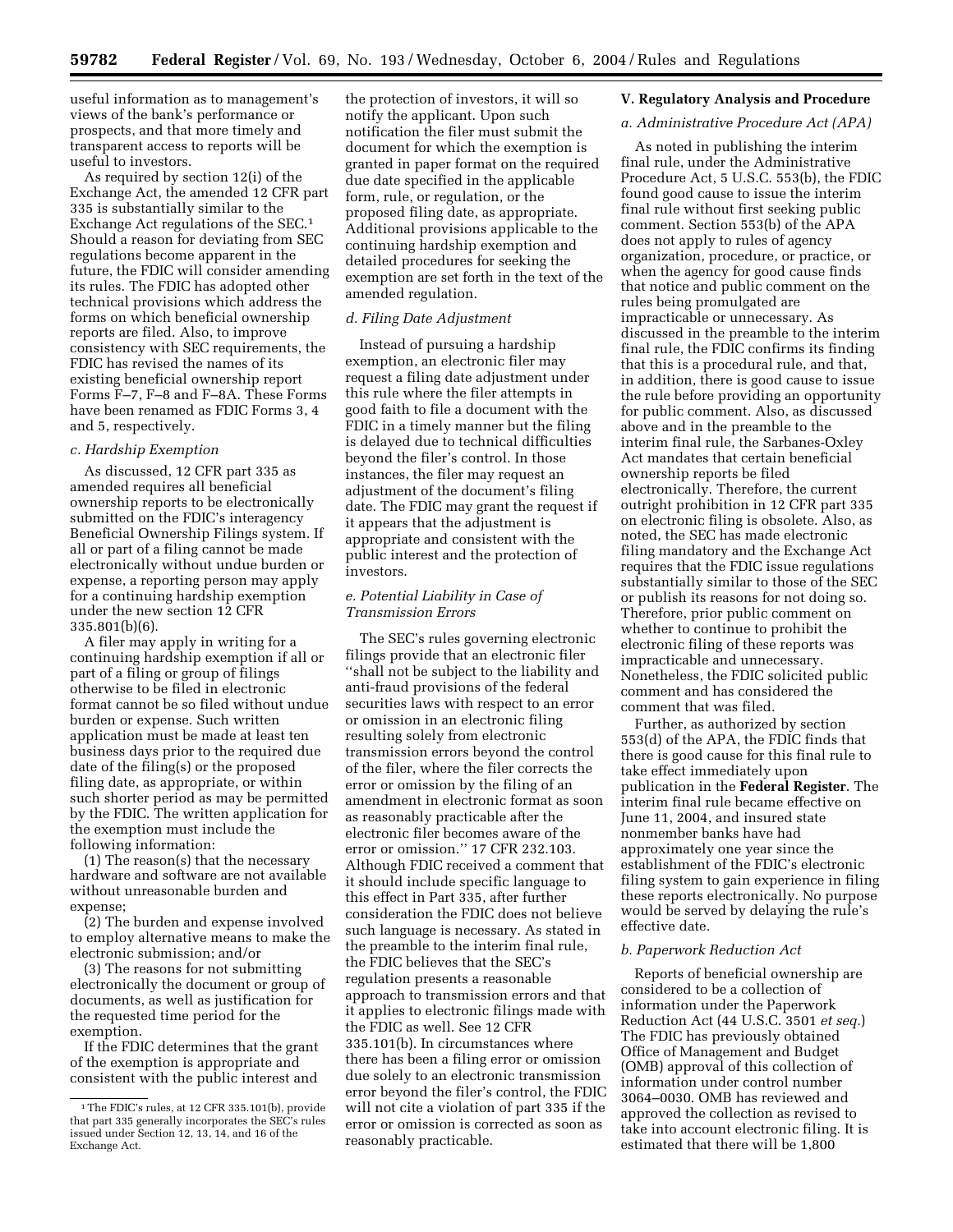responses annually, cumulatively resulting in 1,100 burden hours.

## *c. Regulatory Flexibility Act*

A regulatory flexibility analysis is required only when the agency must publish a notice of proposed rulemaking (5 U.S.C. 603, 604). As already noted, the FDIC has determined that a notice of proposed rulemaking is not required. Accordingly, no regulatory flexibility analysis is required.

## *d. Small Business Regulatory Flexibility Enforcement Fairness Act*

Section 804 of the Small Business Regulatory Flexibility Enforcement Fairness Act (''SBREFA''), 5 U.S.C. 801 *et al.*, defines ''rule'' to exclude any rule of agency organization, procedure, or practice that does not substantially affect the rights or obligations of nonagency parties. The amendments to part 335 are technical and ministerial applications of the statute and affect only procedural matters. Therefore, the rule is not covered by covered by SBREFA and is not being reported to Congress.

### **List of Subjects in 12 CFR Part 335**

Accounting, Banks, Banking, Confidential business information, Reporting and recordkeeping requirements, Securities.

■ For the reasons set forth in the preamble, part 335 of chapter III of title 12 of the Code of Federal Regulations is amended to read as follows:

## **PART 335—SECURITIES OF NONMEMBER INSURED BANKS**

■ 1. The authority citation for part 335 continues to read as follows:

**Authority:** 15 U.S.C. 78l(i).

■ 2. Section 335.101 is amended by revising the second sentence of paragraph (a) to read as follows:

## **§ 335.101 Scope of part, authority and OMB control number.**

(a)  $*$   $*$   $*$  The FDIC is vested with the powers, functions, and duties vested in the Securities and Exchange Commission (the Commission or SEC) to administer and enforce the provisions of sections 10A(m), 12, 13, 14(a), 14(c), 14(d), 14(f), and 16 of the Securities Exchange Act of 1934, as amended (the Exchange Act) (15 U.S.C. 78l, 78m, 78n(a), 78n(c), 78n(d), 78n(f), and 78(p)), and sections 302, 303, 304, 306, 401(b), 404, 406, and 407 of the Sarbanes-Oxley Act of 2002 (15 U.S.C. 7241, 7242, 7243, 7244, 7261, 7262, 7264, and 7265) regarding nonmember banks with one or more classes of securities subject to the registration

provisions of sections 12(b) and 12(g) of the Exchange Act.

\* \* \* \* \* ■ 3. Section 335.111 is amended by

revising the sixth sentence to read as follows:

#### **§ 335.111 Forms and schedules.**

\* \* \* Forms 3 (§ 335.611), 4 (§ 335.612), and 5 (§ 335.613) are FDIC forms which are issued under section 16 of the Exchange Act and can be obtained from the Accounting and Securities Disclosure Section, Division of Supervision and Consumer Protection, Federal Deposit Insurance Corporation, 550 17th Street NW., Washington, DC 20429. \* \* \*

■ 4. Section 335.601 is amended to read as follows:

#### **§ 335.601 Requirements of section 16 of the Securities Exchange Act of 1934.**

Persons subject to section 16 of the Act with respect to securities registered under this part shall follow the applicable and currently effective SEC regulations issued under section 16 of the Act (17 CFR 240.16a–1 through 240.16e–1(1), except that the forms described in § 335.611 (FDIC Form 3), § 335.612 (FDIC Form 4), and § 335.613 (FDIC Form 5) shall be used in lieu of SEC Form 3 (17 CFR 249.103), Form 4 (17 CFR 249.104), and Form 5 (17 CFR 249.105), respectively. Copies of FDIC Forms 3, 4, 5 and the instructions thereto can be obtained from the Accounting and Securities Disclosure Section, Division of Supervision and Consumer Protection, Federal Deposit Insurance Corporation, 550 17th Street NW., Washington, DC 20429.

■ 5. Section 335.611 is amended by revising the title to read as follows:

#### **§ 335.611 Initial statement of beneficial ownership of securities (Form 3).**

■ 6. Section 335.612 is amended by revising the title to read as follows:

\* \* \* \* \*

\* \* \* \* \*

\* \* \* \* \*

**§ 335.612 Statement of changes in beneficial ownership of securities (Form 4).**

■ 7. Section 335.613 is amended by revising the title to read as follows:

**§ 335.613 Annual statement of beneficial ownership of securities (Form 5).**

■ 8. Section 335.701 is amended by revising paragraph (a) and (b) to read as follows:

### **§ 335.701 Filing requirements, public reference, and confidentiality.**

(a) *Filing requirements.* Unless otherwise indicated in this part, one original and four conformed copies of all papers required to be filed with the FDIC under the Exchange Act or regulations thereunder shall be filed at its office in Washington, DC Official filings made at the FDIC's office in Washington, DC should be addressed as follows: Attention: Accounting and Securities Disclosure Section, Division of Supervision and Consumer Protection, Federal Deposit Insurance Corporation, 550 17th Street NW., Washington, DC 20429. Material may be filed by delivery to the FDIC through the mails or otherwise. The date on which papers are actually received by the designated FDIC office shall be the date of filing thereof if all of the requirements with respect to the filing have been complied with.

(b) *Inspection.* Except as provided in paragraph (c) of this section, all information filed regarding a security registered with the FDIC will be available for inspection at the Federal Deposit Insurance Corporation, Accounting and Securities Disclosure Section, Division of Supervision and Consumer Protection, 550 17th Street, NW., Washington, DC. Beneficial ownership report forms that are electronically submitted to the FDIC through the interagency Beneficial Ownership Filings system will be made available on the FDIC's web site (*<http://www.fdic.gov>*).

\* \* \* \* \*

■ 9. Section 335.801 is amended by revising paragraph (b) to read as follows:

#### **§ 335.801 Inapplicable SEC regulations; FDIC substituted regulations; additional information.**

\* \* \* \* \* (b) *Electronic filings.* (1) The FDIC does not participate in the SEC's EDGAR (Electronic Data Gathering Analysis and Retrieval) electronic filing program (17 CFR part 232). The FDIC does not permit electronically transmitted filings or submissions of materials in electronic format to the FDIC, with the exception of beneficial ownership report filings on FDIC Forms 3, 4 and 5.

(2) All reporting persons must file beneficial ownership report Forms 3, 4 and 5, including amendments and exhibits thereto, in electronic format using the Internet based, interagency Beneficial Ownership Filings system, which is accessible through the FDIC*connect* Business Center, except that a reporting person that has obtained a continuing hardship exemption under these rules may file the forms with the FDIC in paper format. For information and answers to questions regarding beneficial ownership and the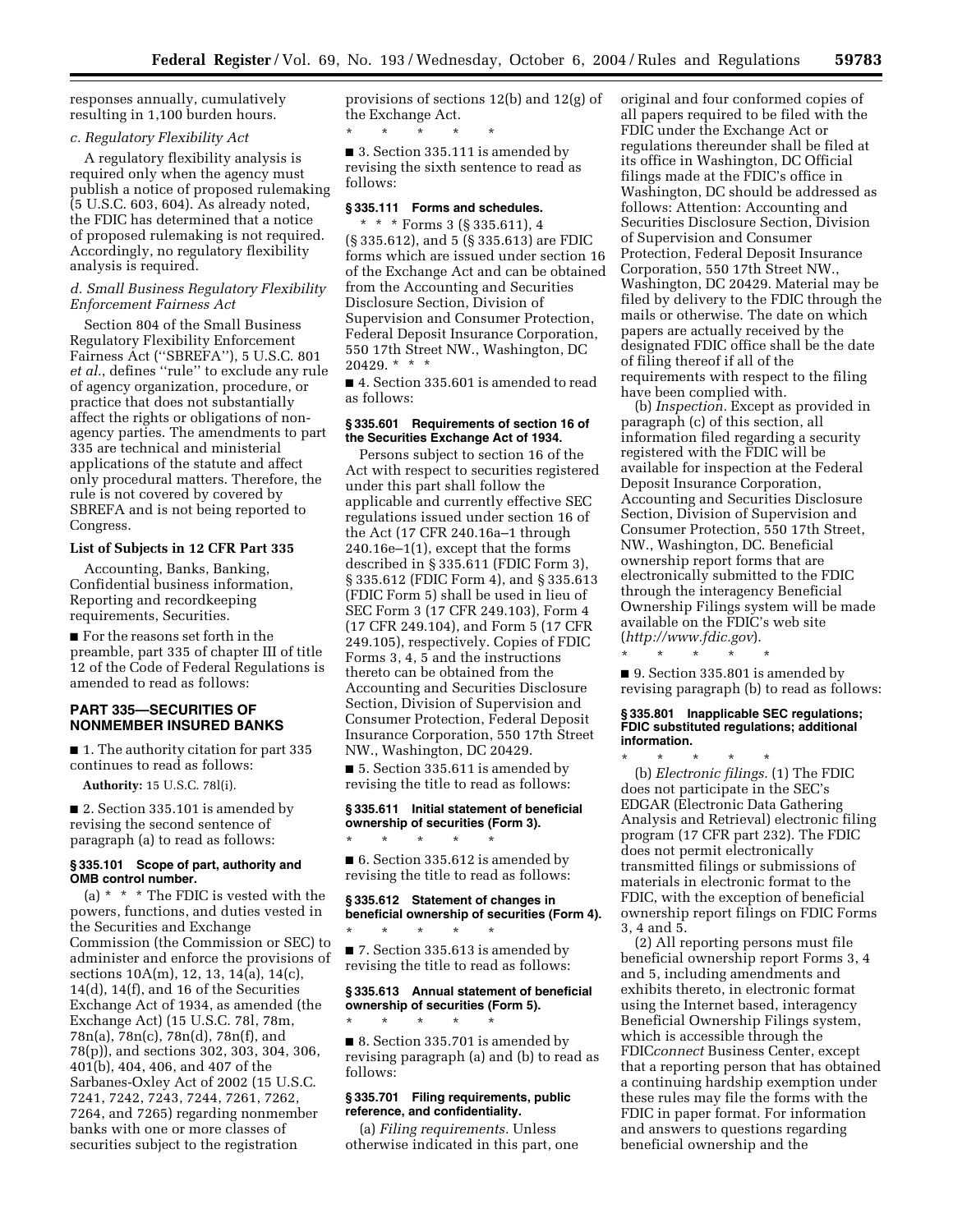completion and filing of the forms, please contact the FDIC Accounting and Securities Disclosure Section in Washington DC For information and answers to technical questions or problems relating to the use of FDIC*connect,* contact the FDIC*connect* Project Team toll-free at 877–275–3342 or by mail at 3501 North Fairfax Drive, Arlington, VA 22226.

(3) Electronic filings of FDIC beneficial ownership report Forms 3, 4, and 5 must be submitted to the FDIC through the interagency Beneficial Ownership Filings system. Beneficial ownership reports and any amendments are deemed filed with the FDIC upon electronic receipt on business days from 8 a.m. through 10 p.m., Eastern Standard Time or Eastern Daylight Saving Time, whichever is currently in effect (Eastern Time). Business days include each day, except Saturdays, Sundays and Federal holidays. All filings submitted electronically to the FDIC commencing after 10 p.m. Eastern Time on business days shall be deemed filed as of 8 a.m. on the following business day. All filings submitted electronically to the FDIC on nonbusiness days shall be deemed filed as of 8 a.m. on the following business day.

(4) *Adjustment of the filing date.* If an electronic filer in good faith attempts to file a beneficial ownership report with the FDIC in a timely manner but the filing is delayed due to technical difficulties beyond the electronic filer's control, the electronic filer may request an adjustment of the filing date of such submission. The FDIC may grant the request if it appears that such adjustment is appropriate and consistent with the public interest and the protection of investors.

(5) *Exhibits.* (i) Exhibits to an electronic filing that have not previously been filed with the FDIC shall be filed in electronic format, absent a hardship exemption.

(ii) Previously filed exhibits, whether in paper or electronic format, may be incorporated by reference into an electronic filing to the extent permitted by applicable SEC rules under the Exchange Act. An electronic filer may, at its option, restate in electronic format an exhibit incorporated by reference that originally was filed in paper format.

(iii) Any document filed in paper format in violation of mandated electronic filing requirements shall not be incorporated by reference into an electronic filing.

(6) *Continuing Hardship Exemption.* The FDIC will not accept in paper format any beneficial ownership report filing required to be submitted electronically under this part unless the filer satisfies the requirements for a continuing hardship exemption:

(i) A filer may apply in writing for a continuing hardship exemption if all or part of a filing or group of filings otherwise to be filed in electronic format cannot be so filed without undue burden or expense. Such written application shall be made at least ten business days prior to the required due date of the filing(s) or the proposed filing date, as appropriate, or within such shorter period as may be permitted. The written application shall be sent to the Accounting and Securities Disclosure Section, Division of Supervision and Consumer Protection, Federal Deposit Insurance Corporation, 550 17th Street NW., Washington, DC 20429, and shall contain the information set forth in paragraph (b)(6)(ii) of this section.

(A) The application shall not be deemed granted until the applicant is notified by the FDIC.

(B) If the FDIC denies the application for a continuing hardship exemption, the filer shall file the required document in electronic format on the required due date or the proposed filing date or such other date as may be permitted.

(C) If the FDIC determines that the grant of the exemption is appropriate and consistent with the public interest and the protection of investors and so notifies the applicant, the filer shall follow the procedures set forth in paragraph (b)(6)(iii) of this section.

(ii) The request for the continuing hardship exemption shall include, but not be limited to, the following:

(A) The reason(s) that the necessary hardware and software are not available without unreasonable burden and expense;

(B) The burden and expense involved to employ alternative means to make the electronic submission; and/or

(C) The reasons for not submitting electronically the document or group of documents, as well as justification for the requested time period for the exemption.

(iii) If the request for a continuing hardship exemption is granted, the electronic filer shall submit the document or group of documents for which the exemption is granted in paper format on the required due date specified in the applicable form, rule or regulation, or the proposed filing date, as appropriate. The paper format document(s) shall have placed at the top of page 1, or at the top of an attached cover page, a legend in capital letters:

IN ACCORDANCE WITH 12 CFR 335.801(b), THIS (SPECIFY DOCUMENT) IS BEING FILED IN

## PAPER PURSUANT TO A CONTINUING HARDSHIP EXEMPTION.

(iv) Where a continuing hardship exemption is granted with respect to an exhibit only, the paper format exhibit shall be filed with the FDIC under cover of SEC Form SE (17 CFR 249.444). Form SE shall be filed as a paper cover sheet to all exhibits to beneficial ownership reports submitted to the FDIC in paper form pursuant to a hardship exemption.

(v) Form SE shall be submitted along with all exhibits filed in paper form pursuant to a hardship exemption. Form SE may be filed up to six business days prior to, or on the date of filing of, the electronic form to which it relates but shall not be filed after such filing date. If a paper exhibit is submitted in this manner, requirements that the exhibit be filed with, provided with, or accompany the electronic filing shall be satisfied. Any requirements as to delivery or furnishing the information to persons other than the FDIC shall not be affected by this section.

(7) *Signatures.* (i) Required signatures to, or within, any electronic submission must be in typed form. When used in connection with an electronic filing, the term ''signature'' means an electronic entry or other form of computer data compilation of any letters or series of letters or characters comprising a name, executed, adopted or authorized as a signature.

(ii) Each signatory to an electronic filing shall manually sign a signature page or other document authenticating, acknowledging or otherwise adopting his or her signature that appears in typed form within the electronic filing. Such document shall be executed before or at the time the electronic filing is made and shall be retained by the filer for a period of five years. Upon request, an electronic filer shall furnish to the FDIC a copy of any or all documents retained pursuant to this section.

(iii) Where the FDIC's rules require a filer to furnish to a national securities exchange, a national securities association, or a bank, paper copies of a document filed with the FDIC in electronic format, signatures to such paper copies may be in typed form. \* \* \* \* \*

**Note—** The following forms will not appear in the Code of Federal Regulations.

■ 10. Amend Form F-7 (referenced in

- § 335.111 and § 335.611) by:
- a. Revising General Instruction 2(a);
- b. Revising General Instruction 3(a); ■ c. Adding a note following General
- Instruction 3;

 $\blacksquare$  d. Revising General Instruction 5(b)(v);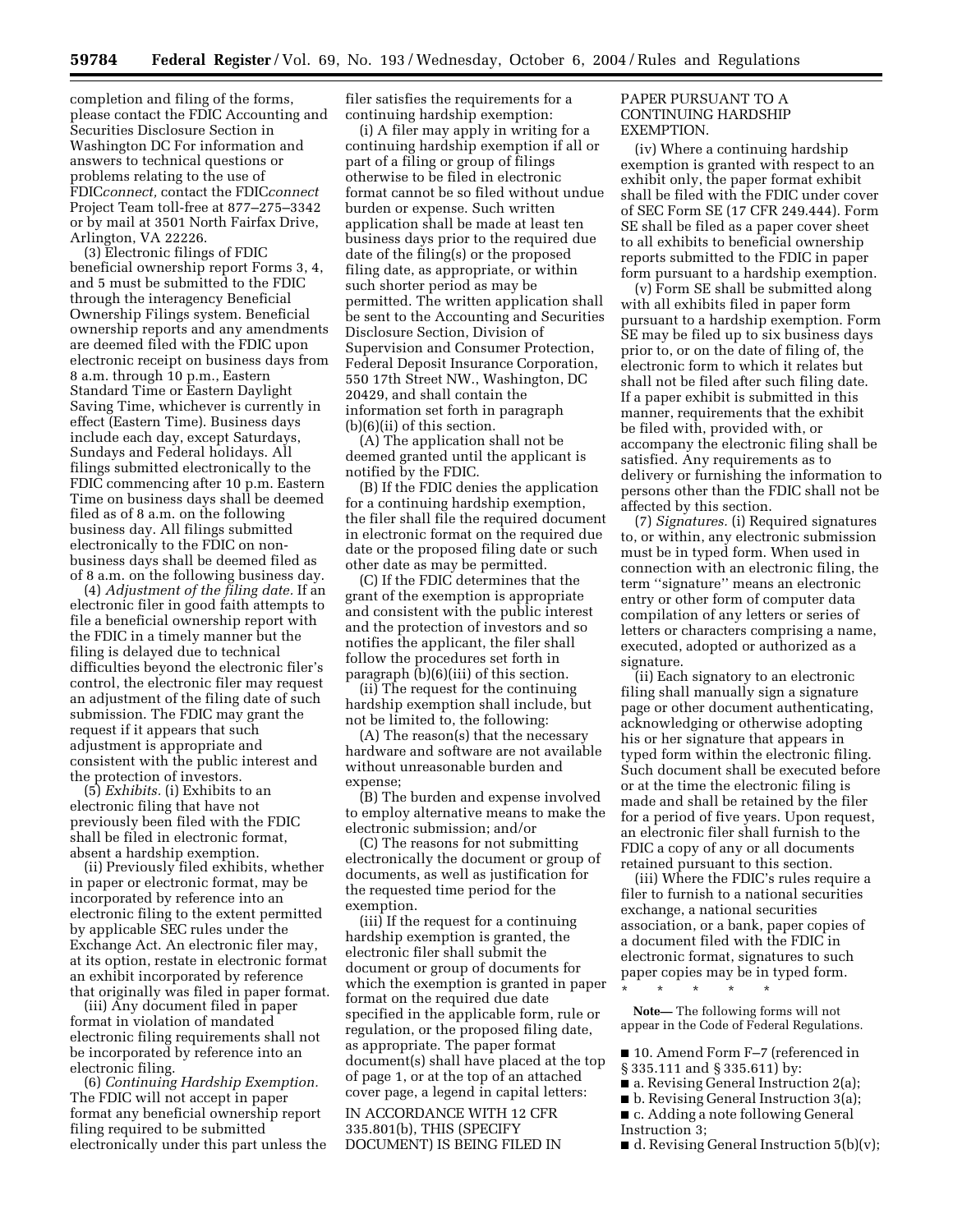■ e. Revising General Instruction 6;

■ f. Adding a new General Instruction 8; ■ g. Revising the short title of the Initial Statement of Beneficial Ownership of Securities from Form F–7 to Form 3 in the form heading;

■ h. Removing Item 3 and redesignating Items 4, 5, 6 and 7 to the information preceding Table I as Items 3, 4, 5 and 6 to the information preceding Table I; and ■ i. Revising newly redesignated Item 5 to the information preceding Table I.

The revisions and additions read as follows:

## **Form 3 Initial Statement of Beneficial Ownership of Securities**

\* \* \* \* \*

## GENERAL INSTRUCTIONS

\* \* \* \* \*

## **2. When Form Must Be Filed**

(a) This form must be filed within 10 days after the event by which the person becomes a reporting person (*i.e.*, officer, director, 10 percent holder or other person). This form and any amendment is deemed filed with the appropriate Federal Banking Agency upon electronic receipt on business days during the hours of 8 a.m. until 10 p.m. Eastern Standard Time or Eastern Daylight Saving Time, whichever is currently in effect. A form received after these business hours will be deemed filed at 8 a.m. on the following business day. If this form is submitted through FDICconnect on a non-business day, it will be deemed filed at 8 a.m. on the following business day. Business days include all weekdays that are not Federal holidays. A paper form submitted by a reporting person that has obtained a hardship exemption under FDIC rules will be deemed filed with the FDIC on the date it is received by the FDIC. If this form is required to be filed on an exchange, this form and any amendment is deemed filed with the exchange on the date it is received by the exchange.

\* \* \* \* \*

## **3. Where Form Must Be Filed**

(a) A reporting person must file Form 3 in electronic format using the secure, Internet-based, FDICconnect Business Center to access the interagency Beneficial Ownership Filings system, except that a filing person that has obtained a hardship exemption under applicable FDIC rules (see 12 CFR 335.801(b)) may file the form in paper form. For information and answers to questions regarding beneficial ownership and the completion and filing of the forms please contact the FDIC Division of Supervision and

Consumer Protection, Accounting and Securities Disclosure Section, 550 17th Street NW., Washington, DC 20429. For technical questions or problems relating to the use of FDICconnect or Designated Coordinator registration, contact FDICconnect toll-free at 877–275–3342 or via e-mail at *[FDICconnect@fdic.gov.](mailto:FDICconnect@fdic.gov)*

**Note:** If filing pursuant to a hardship exemption under FDIC rules, file three copies of this form or any amendment, at least one of which is signed, with the FDIC in accordance with applicable rules. (Acknowledgement of receipt by the agency may be obtained by enclosing a selfaddressed stamped postcard or envelope identifying the form or amendment filed.)

## **5. Holdings Required To Be Reported**

\* \* \* \* \* (b) Beneficial Ownership Reported (Pecuniary Interest)

\* \* \* \* \*

\* \* \* \* \*

\* \* \* \* \*

(v) Where more than one person beneficially owns the same equity securities, such owners may file Form 3 individually or jointly. Joint and group filings may be made by any designated beneficial owner. Holdings of securities owned separately by any joint or group filer are permitted to be included in the joint filing. Indicate the name and address of the designated reporting person in Item 1 of Form 3 and attach a list of the names and addresses of each other reporting person. Joint and group filings must include all required information for each beneficial owner, and such filings must be signed by each beneficial owner, or on behalf of such owner by an authorized person. Use the Filer Information screen in the interagency Beneficial Ownership Filings system to submit additional joint or group filers' names and related filing information required by this form.

If this form is being filed in paper form pursuant to a hardship exemption and the space provided for signatures is insufficient, attach a signature page. If this form is being filed in paper form, submit any attached listing of names or signatures on another Form 3, copy of Form 3 or separate page of  $8\frac{1}{2}$  by 11 inch white paper, indicate the number of pages comprising the report (form plus attachments) at the bottom of each report page (*e.g.*, 1 of 3, 2 of 3, 3 of 3), and include the name of the designated filer and information required by Items 2 and 3 of the form on the attachment.

See SEC Rule 16a–3(i) regarding signatures.

\* \* \* \* \*

## **6. Additional Information**

(a) If space provided in the line items on this Form 3 is insufficient, identify and enter additional information and footnotes under Explanation of Responses.

(b) If the space provided in the line items on the paper Form 3 or space provided for additional comments is insufficient, attach another Form 3, copy of Form 3 or separate 81⁄2 by 11 inch white paper to Form 3, completed as appropriate to include the additional comments. Each attached page must include information required in Items 1, 2 and 3 of the form. The number of pages comprising the report (form plus attachments) shall be indicated at the bottom of each report page (e.g., 1 of 3, 2 of 3, 3 of 3).

(c) If one or more exhibits are included with the form, provide a reference to such exhibit(s) under Explanation of Responses. If the exhibit is being filed in paper form pursuant to a hardship exemption under applicable FDIC rules, place the designation ''P'' (paper) next to the name of the exhibit in the exhibit reference.

(d) If additional information is not reported in this manner, it will be assumed that no additional information was provided.

## \* \* \* \* \*

#### **8. Amendments**

(a) If this form is filed as an amendment in order to add one or more lines of ownership information to Table I or Table II of the form being amended, provide each line being added, together with one or more footnotes, under Explanation of Responses as necessary to explain the addition of the line or lines. Do not repeat lines of ownership information that were disclosed in the original form and are not being amended.

(b) If this form is filed as an amendment in order to amend one or more lines of ownership information that already were disclosed in Table I or Table II of the form being amended, provide the complete line or lines being amended, as amended, together with notes under Explanation of Responses as necessary to explain the amendment of the line or lines. Do not repeat lines of ownership information that were disclosed in the original form and are not being amended.

(c) If this form is filed as an amendment for any other purpose other than or in addition to the purpose described in items (a) or (b) of this General Instruction 8, provide one or more notes under Explanation of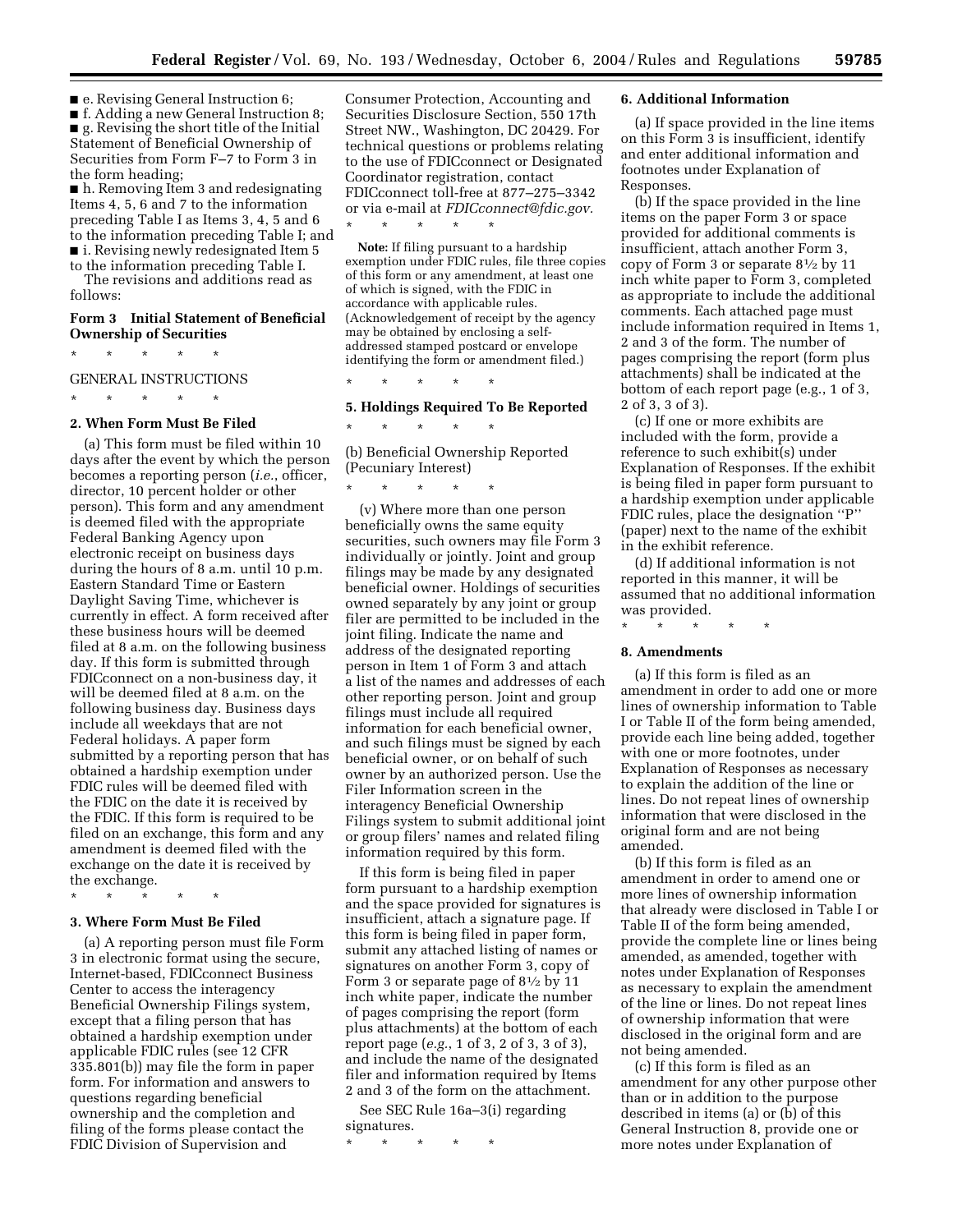Responses, as necessary, to explain the amendment.

\* \* \* \* \*

Form 3 Initial Statement of Beneficial Ownership of Securities

\* \* \* \* \*

5. If Amendment, Date Original Filed (Month/Day/Year)

\* \* \* \* \*

■ 11. Amend Form F-8 (referenced in § 335.111 and § 335.612) by:

■ a. Revising General Instruction 1(a);

■ b. Revising General Instruction 2(a); ■ c. Adding a note following General Instruction 2;

 $\blacksquare$  d. Revising General Instruction 4(b)(v);

■ e. Revising General Instruction 6;

■ f. Adding a new General Instruction 9;

■ g. Revising the short title of the

Statement of Changes in Beneficial Ownership of Securities from Form F–8 to Form 4 in the form heading;

■ h. Removing Item 3 and redesignating Items 4, 5, 6 and 7 to the information preceding Table I as Items 3, 4, 5 and 6 to the information preceding Table I; and ■ i. Revising newly redesignated Items 3 and 4 to the information preceding Table I.

The revisions and additions read as follows:

Form 4 Statement of Changes in Beneficial Ownership of Securities

\* \* \* \* \*

\* \* \* \* \*

GENERAL INSTRUCTIONS

### **1. When Form Must Be Filed**

(a) This form must be filed on or before the end of the second business day following the day on which a transaction resulting in a change in beneficial ownership has been executed (See SEC Rule  $16a-1(a)(2)$  and Instruction 4 regarding the meaning of ''beneficial owner,'' and SEC Rule 16a– 3(g) regarding determination of the date of execution for specified transactions). This form and any amendment is deemed filed with the FDIC upon electronic receipt on business days during the hours of 8 a.m. until 10 p.m. Eastern Standard Time or Eastern Daylight Saving Time, whichever is currently in effect. A form received after these business hours will be deemed filed at 8 a.m. on the following business day. If this form is submitted through FDICconnect on a non-business day, it will be deemed filed at 8 a.m. on the following business day. Business days include all weekdays that are not Federal holidays. A paper form submitted by a reporting person that has obtained a hardship exemption under

applicable FDIC rules will be deemed filed with the FDIC on the date it is received by the FDIC. If this form is required to be filed on an exchange, this form and any amendment is deemed filed with the exchange on the date it is received by the exchange.

#### **2. Where Form Must Be Filed**

\* \* \* \* \*

(a) A reporting person must file Form 4 in electronic format using the secure, Internet-based, FDICconnect Business Center to access the interagency Beneficial Ownership Filings system, except that a filing person that has obtained a hardship exemption under applicable FDIC rules (see 12 CFR 335.801(b)) may file the form in paper form. For information and answers to questions regarding beneficial ownership and the completion and filing of the forms please contact the FDIC Division of Supervision and Consumer Protection, Accounting and Securities Disclosure Section, 550 17th Street NW., Washington, DC 20429. For technical questions or problems relating to the use of FDICconnect or Designated Coordinator registration, contact FDICconnect toll-free at 877–275–3342 or via e-mail at *[FDICconnect@fdic.gov.](mailto:FDICconnect@fdic.gov)* \* \* \* \* \*

**Note:** If filing pursuant to a hardship exemption under FDIC rules, file three copies of this Form or any amendment, at least one of which is signed, with the FDIC in accordance with applicable rules. (Acknowledgement of receipt by the agency may be obtained by enclosing a selfaddressed stamped postcard or envelope identifying the Form or amendment filed.)

\* \* \* \* \*

\* \* \* \* \*

#### **4. Transactions and Holdings Required To Be Reported**

## *(b) Beneficial Ownership Reported (Pecuniary Interest)*

\* \* \* \* \* (v) Where more than one beneficial owner of the same equity securities must report transactions on Form 4, such owners may file Form 4 individually or jointly. Joint and group filings may be made by any designated beneficial owner. Transactions with respect to securities owned separately by any joint or group filer are permitted to be included in the joint filing. Indicate the name and address of the designated reporting person in Item 1 of Form 4 and attach a list of the names and addresses of each other reporting person. Joint and group filings must include all the required information for each beneficial owner, and such filings

must be signed by each beneficial owner, or on behalf of such owner by an authorized person. Use the Filer Information screen in the interagency Beneficial Ownership Filings system to submit additional joint or group filers' names and related filing information required by this form.

If this form is being filed in paper form pursuant to a hardship exemption and the space provided for signatures is insufficient, attach a signature page. If this form is being filed in paper form, submit any attached listing of names or signatures on another Form 4, copy of Form 4 or separate page of  $8\frac{1}{2}$  by 11 inch white paper, indicate the number of pages comprising the report (form plus attachments) at the bottom of each report page (e.g., 1 of 3, 2 of 3, 3 of 3), and include the name of the designated filer and information required by Items 2 and 3 of the form on the attachment.

See SEC Rule 16a–3(i) regarding signatures.

# \* \* \* \* \* **6. Additional Information**

(a) If space provided in the line items on the Form 4 is insufficient, identify and enter additional information under Explanation of Responses.

(b) If the space provided in the line items on the paper Form 4 or space provided for additional comments is insufficient, attach another Form 4, copy of Form 4 or separate 81⁄2 by 11 inch white paper to Form 4, completed as appropriate to include the additional comments. Each attached page must include information required in Items 1, 2 and 3 of the form. The number of pages comprising the report (form plus attachments) shall be indicated at the bottom of each report page (e.g., 1 of 3, 2 of 3, 3 of 3).

(c) If one or more exhibits are included with the form, provide a reference to such exhibit(s) under Explanation of Responses. If the exhibit is being filed in paper form pursuant to a hardship exemption under applicable FDIC rules, place the designation ''P'' (paper) next to the name of the exhibit in the exhibit reference.

(d) If additional information is not reported in this manner, it will be assumed that no additional information was provided.

\* \* \* \* \*

#### **9. Amendments**

(a) If this form is filed as an amendment in order to add one or more lines of ownership information to Table I or Table II of the form being amended, provide each line being added, together with one or more footnotes under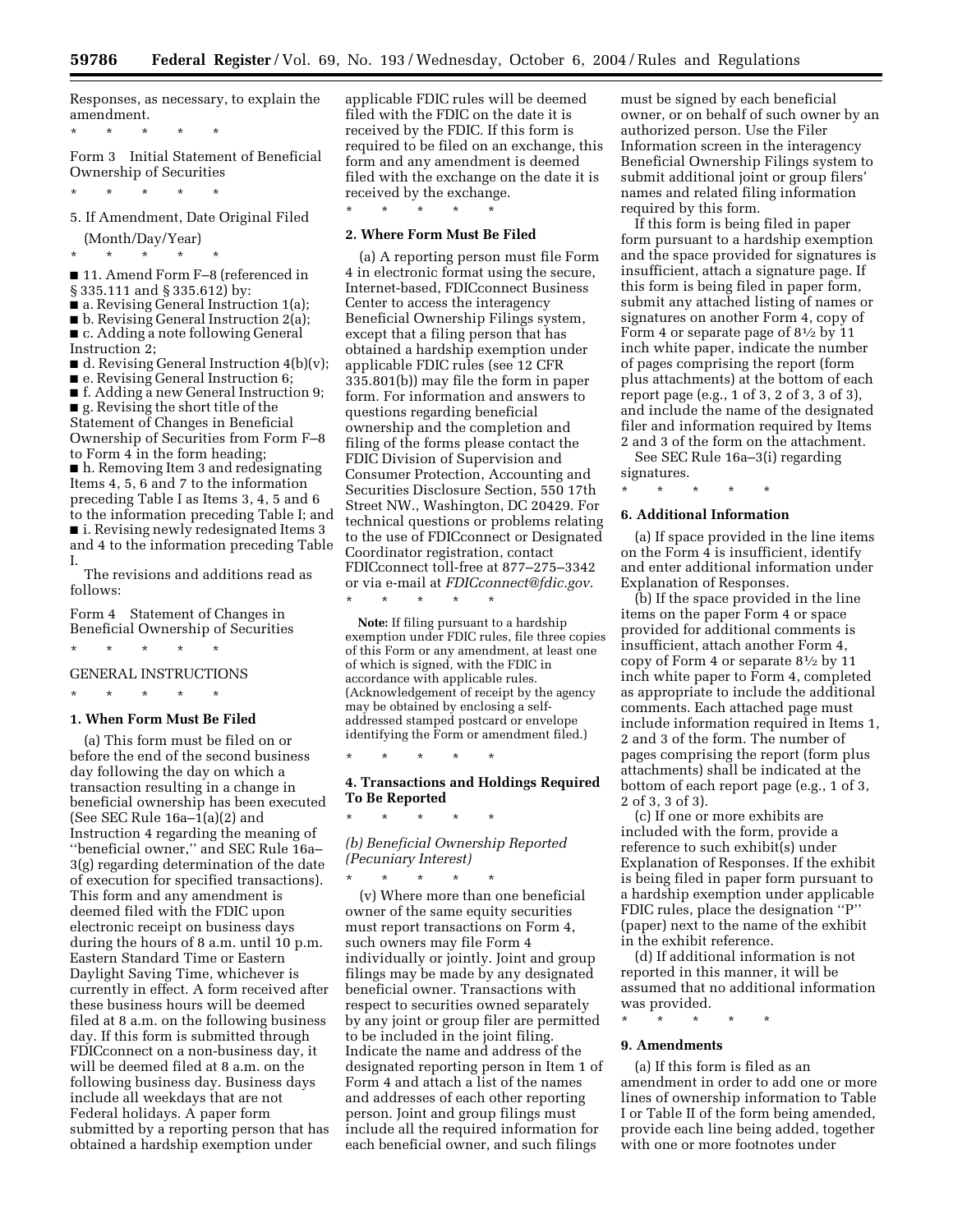Explanation of Responses, as necessary, to explain the addition of the line or lines. Do not repeat lines of ownership information that were disclosed in the original form and are not being amended.

(b) If this form is filed as an amendment in order to amend one or more lines of ownership information that already were disclosed in Table I or Table II of the form being amended, provide the complete line or lines being amended, as amended, together with notes under Explanation of Responses as necessary to explain the amendment of the line or lines. Do not repeat lines of ownership information that were disclosed in the original form and are not being amended.

(c) If this form is filed as an amendment for any other purpose other than or in addition to the purpose described in items (a) or (b) of this General Instruction 9, provide one or more notes under Explanation of Responses, as necessary, to explain the amendment.

\* \* \* \* \*

Form 4 Statement of Changes in Beneficial Ownership of Securities

\* \* \* \* \*

Item 3. Date of Earliest Transaction Required to be Reported

(Month/Day/Year)

Item 4. If Amendment, Date Original Filed

(Month/Day/Year)

\* \* \* \* \* ■ 12. Amend Form F–8A (referenced in § 335.111 and § 335.613) by:

■ a. Revising General Instruction 1(a);

■ b. Revising General Instruction 2(a); ■ c. Adding a note following General Instruction 2;

 $\blacksquare$  e. Revising General Instruction 4(b)(v);

■ f. Revising General Instruction 6;

■ g. Adding a new General Instruction 9; ■ h. Revising the short title of the Annual Statement of Beneficial Ownership of Securities from Form F–8A to Form 5 in the form heading;

■ i. Removing Item 3 and redesignating Items 4, 5, 6 and 7 to the information preceding Table I as Items 3, 4, 5 and 6; ■ j. Revising newly redesignated Items 3 and 4 to the information preceding Table I;

■ k. Revising the heading for columns 9 and 10 in Table II.

The revisions and additions read as follows:

## **Form 5 Annual Statement of Beneficial Ownership of Securities**

\* \* \* \* \*

GENERAL INSTRUCTIONS

\* \* \* \* \*

# **1. When Form Must Be Filed**

(a) This form must be filed on or before the 45th day after the end of the bank's fiscal year in accordance with SEC Rule 16a–3(f). This form and any amendment is deemed filed with the FDIC upon electronic receipt on business days during the hours of 8 a.m. until 10 p.m. Eastern Standard Time or Eastern Daylight Saving Time, whichever is currently in effect. A form received after these business hours will be deemed filed at 8 a.m. on the following business day. If this form is submitted through FDICconnect on a non-business day, it will be deemed filed at 8 a.m. on the following business day. Business days include all weekdays that are not federal holidays. A paper form submitted by a reporting person that has obtained a hardship exemption under applicable FDIC rules will be deemed filed with the FDIC on the date it is received by the FDIC. If this form is required to be filed on an exchange, this form and any amendment is deemed filed with the exchange on the date it is received by the exchange. \* \* \* \* \*

## **2. Where Form Must Be Filed**

(a) A reporting person must file Form 5 in electronic format using the secure, Internet-based, FDICconnect Business Center to access the interagency Beneficial Ownership Filings system, except that a filing person that has obtained a hardship exemption under applicable FDIC rules (see 12 CFR 335.801(b)) may file the form in paper form. For information and answers to questions regarding beneficial ownership and the completion and filing of the forms please contact the FDIC Division of Supervision and Consumer Protection, Accounting and Securities Disclosure Section, 550 17th Street, NW., Washington, DC 20429. For technical questions or problems relating to the use of FDICconnect or Designated Coordinator registration, contact FDICconnect toll-free at 877–275–3342 or via e-mail at *[FDICconnect@fdic.gov.](mailto:FDICconnect@fdic.gov)*

\* \* \* \* \*

**Note:** If filing pursuant to a hardship exemption under FDIC rules, file three copies of this form or any amendment, at least one of which is signed, with the FDIC in accordance with applicable rules. (Acknowledgement of receipt by the agency may be obtained by enclosing a selfaddressed stamped postcard or envelope identifying the form or amendment filed.)

\* \* \* \* \*

# **4. Transactions and Holdings Required To Be Reported**

\* \* \* \* \*

*(b) Beneficial Ownership Reported (Pecuniary Interest)*

\* \* \* \* \* (v) Where more than one beneficial owner of the same equity securities must report transactions on Form 5, such owners may file Form 5 individually or jointly. Joint and group filings may be made by any designated beneficial owner. Transactions with respect to securities owned separately by any joint or group filer are permitted to be included in the joint filing. Indicate the name and address of the designated reporting person in Item 1 of Form 5 and attach a list of the names and addresses of each other reporting person. Joint and group filings must include all the required information for each beneficial owner, and such filings must be signed by each beneficial owner, or on behalf of such owner by an authorized person. Use the Filer Information screen in the interagency Beneficial Ownership Filings system to submit additional joint or group filers' names and related filing information required by this form.

If this form is being filed in paper form pursuant to a hardship exemption and the space provided for signatures is insufficient, attach a signature page. If this form is being filed in paper form, submit any attached listing of names or signatures on another Form 5, copy of Form 5 or separate page of  $8\frac{1}{2}$  by 11 inch white paper, indicate the number of pages comprising the report (form plus attachments) at the bottom of each report page (*e.g.,* 1 of 3, 2 of 3, 3 of 3), and include the name of the designated filer and information required by Items 2 and 3 of the form on the attachment.

See SEC Rule 16a–3(i) regarding signatures.

\* \* \* \* \*

## **6. Additional Information**

(a) If space provided in the line items on the Form 5 is insufficient, identify and enter additional information under Explanation of Responses.

(b) If the space provided in the line items on the paper Form 5 or space provided for additional comments is insufficient, attach another Form 5, copy of Form 5 or separate 81⁄2 by 11 inch white paper to Form 5, completed as appropriate to include the additional comments. Each attached page must include information required in Items 1, 2 and 3 of the form. The number of pages comprising the report (form plus attachments) shall be indicated at the